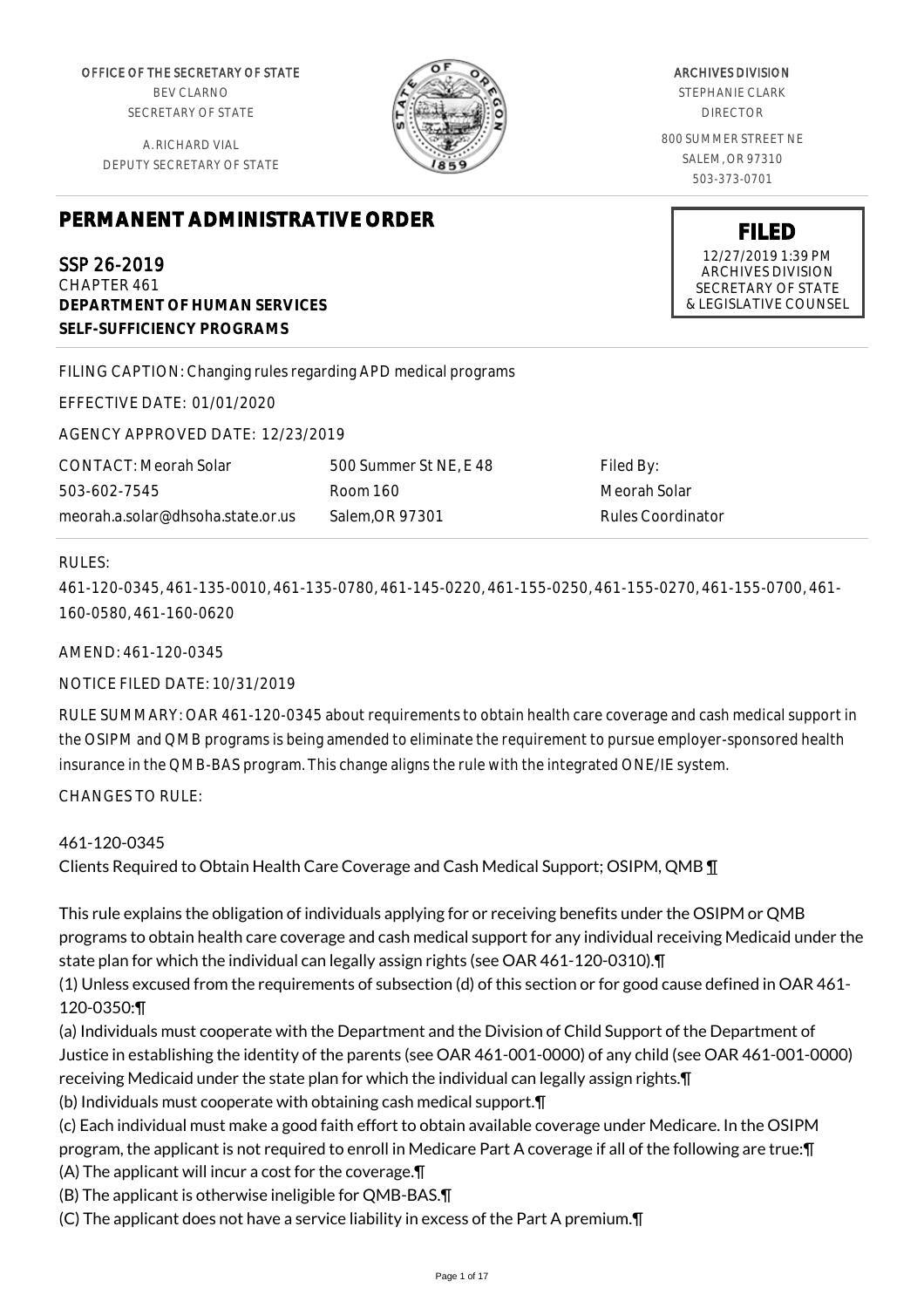(d) The Department may not refer a case for medical support enforcement when the referral is based solely on health care services provided through an Indian Health Program to a child who is eligible for health care services from the Indian Health Service.¶

(2) Each individual must make a good faith effort to obtain available coverage under Tri-Care.¶

(3) To be eligible for the OSIPM and QMB-BAS-programs, once informed of the requirement, an individual who is able to must apply for, accept, and maintain cost-effective, employer-sponsored health insurance (see OAR 461- 155-0360). In the OSIPM and QMB-BAS programs,  $t$ The individual is not required to incur a cost for the health insurance.¶

(4) An individual who fails to meet an applicable requirement in sections (1), (2), or (3) of this rule is ineligible.¶ (5) In the case of an individual failing to meet the requirements of section (1) of this rule, the Department applies the penalty after providing the client with notice and opportunity to show the provisions of OAR 461-120-0350 apply.¶

(6) The penalty provided by this rule ends when the individual meets the requirements of this rule.¶

(7) The penalty does not apply to individuals who are not legally able to assign rights on behalf of themselves. Statutory/Other Authority: ORS 411.060, 411.070, 412.024, 412.049, 414.042

Statutes/Other Implemented: ORS 411.060, 411.070, 412.001, 412.024, 412.049, 414.025, 414.042, 42 CFR 433.147, 42 CFR 435.610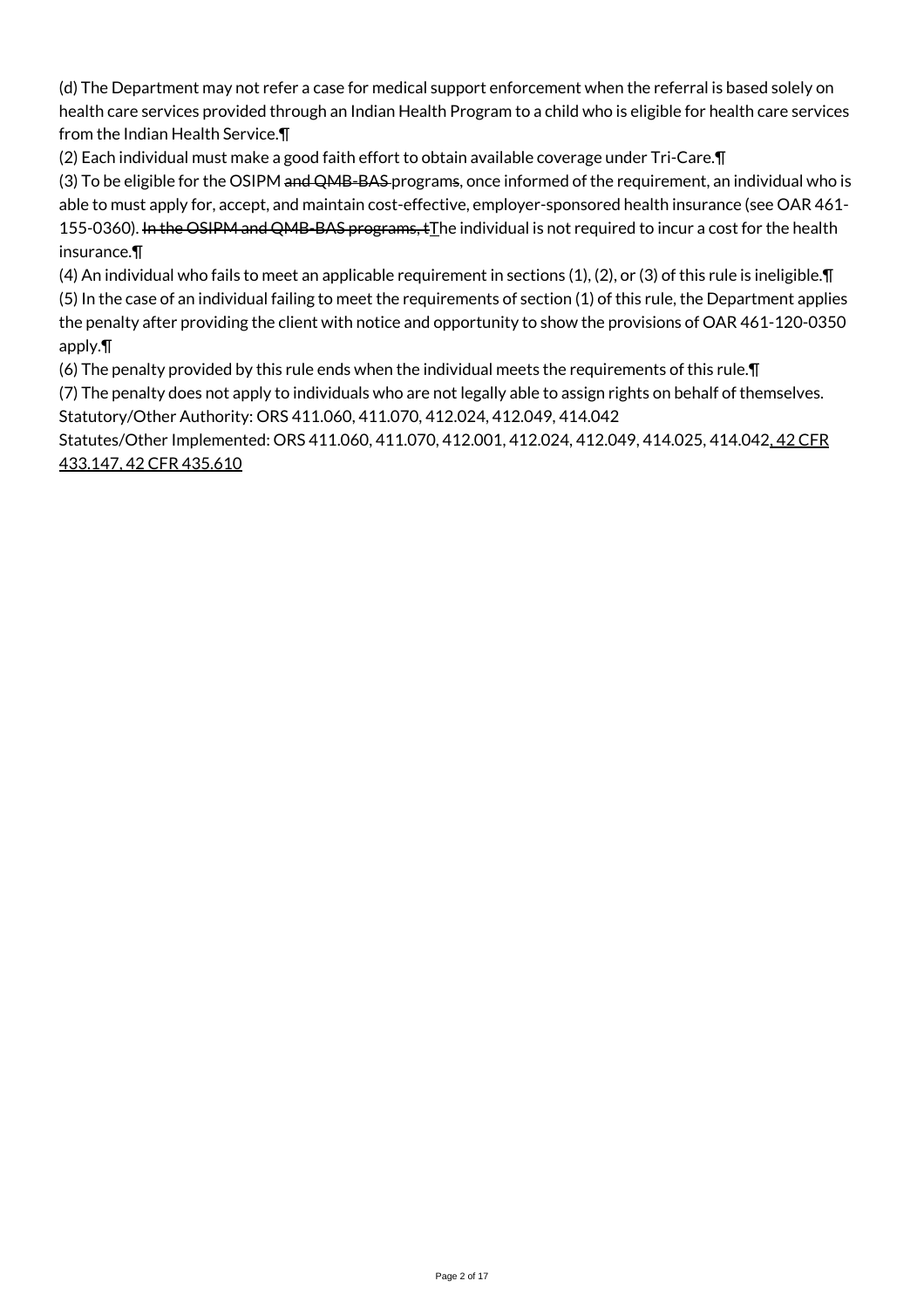# AMEND: 461-135-0010

#### NOTICE FILED DATE: 10/31/2019

RULE SUMMARY: OAR 461-135-0010 about assumed eligibility for medical programs is being amended to align the 1619b section with the SSI recipient section by adding the provision about meeting non-financial requirements as earlier sections already establish that 1619b designees and SSI recipients must meet non-financial requirements. The changes remove redundant and unnecessary language as well as add language consistency.

#### CHANGES TO RULE:

#### 461-135-0010

Assumed Eligibility for Medical Programs ¶

(1) This rule sets out when a client is assumed eligible for certain medical programs because the client receives or is deemed to receive benefits of another program.¶

(2) A pregnant woman who is eligible for and receiving benefits the day the pregnancy ends is assumed eligible for the OSIPM program until the last day of the calendar month in which the 60th day after the last day of the pregnancy falls.¶

(3) A pregnant woman who was eligible for and receiving medical assistance under the OSIPM program or OCCS Medical Programs (see OAR 461-001-0000) and becomes ineligible while pregnant is assumed eligible for Medicaid and can continue to receive OSIPM or OCCS Medical Programs benefits until the last day of the calendar month in which the 60th day after the last day of the pregnancy falls.¶

(4) A child (see OAR 461-001-0000) born to a mother eligible for and receiving OSIPM benefits is assumed eligible for medical benefits under this section until the end of the month the child turns one year of age.¶

(5) The individuals described in subsection (a) and (b) of this section are assumed eligible for OSIPM (except OSIPM-EPD) unless subsection (c), (d), or (e) of this section applies:¶

(a) A recipient of SSI benefits who meets all non-financial requirements for the OSIPM program except citizen and non-citizen status. SSI recipients are presumed to meet all citizen and non-citizen status requirements for the OSIP program .¶

(b) An individual who meets all non-financial requirements for the OSIPM program except citizen and non-citizen status and is deemed eligible for SSI under Sections 1619(a) or (b) of the Social Security Act (42 U.S.C. 1382h(a) or (b)), which cover individuals with disabilities whose impairments have not changed but who have become gainfully employed and have continuing need for OSIPM. Individuals deemed eligible for SSI under Sections 1619(a) or (b) of the Social Security Act are assumed to meet all citizen and non-citizen status requirements for the OSIPM program.¶

(c) An individual described in subsection (a) or (b) of this section who is in a nonstandard living arrangement (see OAR 461-001-0000) is not eligible for long-term care (see OAR 461-001-0000) services if the individual would otherwise be ineligible for OSIPM due to a disqualifying transfer of assets (OAR 461-140-0210 to 461-140-0300 regulate the effect of a transfer of assets on a client).¶

(d) An individual described in subsection (a) or (b) of the section who is in a nonstandard living arrangement is not assumed eligible for long-term care services if countable (see OAR 461-001-0000) resources exceed the limit after performing the calculation under OAR 461-160-0580.¶

(e) An individual described in subsection (a) or (b) of the section who does not meet the requirements of OAR 461- 120-0345 or the residency requirements (see OAR 461-120-0010) is not assumed eligible for OSIPM.¶

(6) For the purposes of this section the definition of a "child" means an unmarried individual under age 19 and includes natural, step, and adoptive children. A child found eligible for OSIPM is assumed eligible until the end of the twelfth month following the determination of the child's OSIPM eligibility or redetermination of eligibility unless the child:¶

(a) No longer meets the definition of a child given in this section;¶

(b) Moves out of state;¶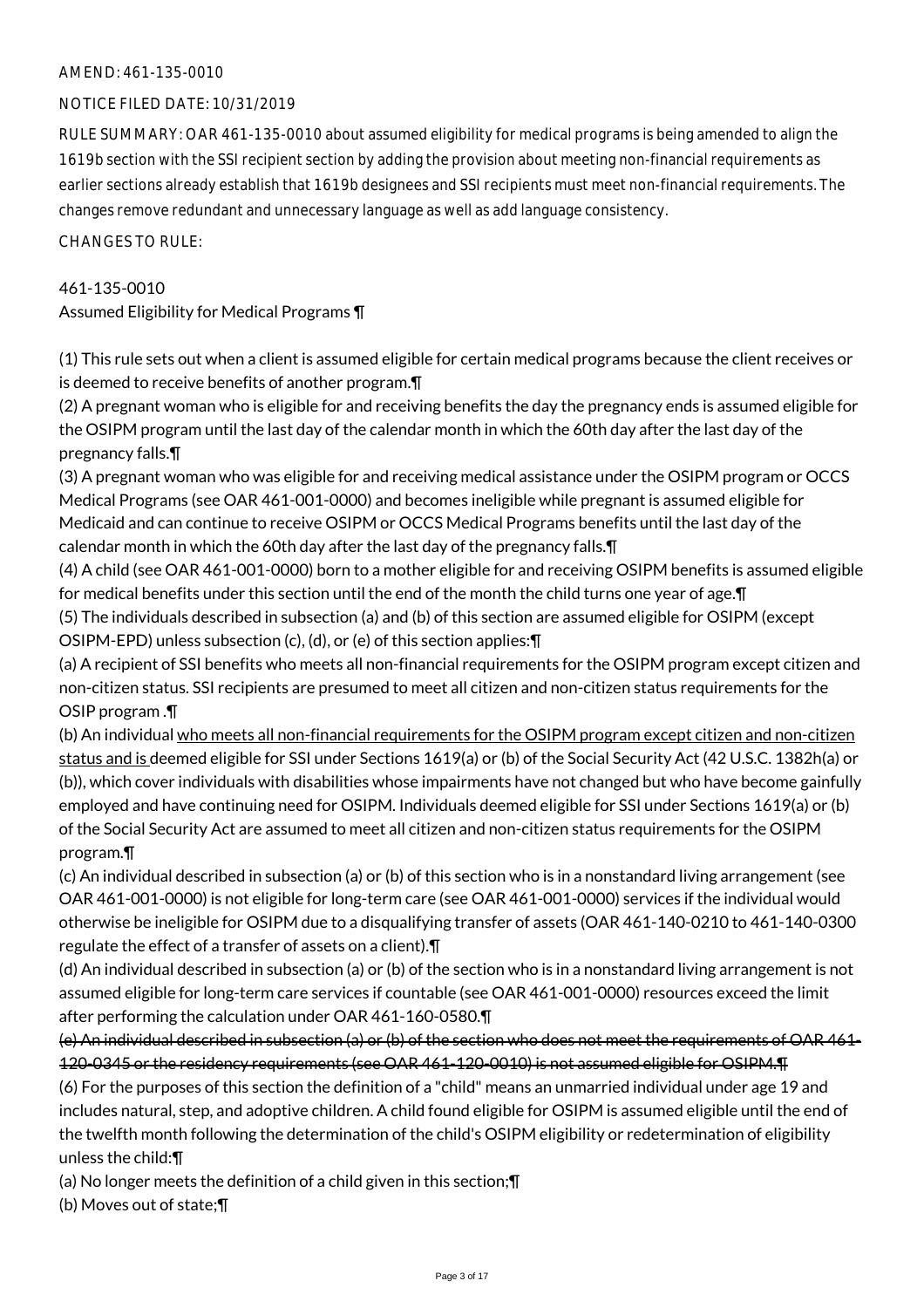(c) Voluntarily ends benefits; or¶

(d) Is eligible for any other Medicaid program that provides OHP Plus benefits.¶

(7) A client who receives both benefits under Part A of Medicare and SSI benefits is assumed eligible for the QMB-BAS program unless the individual does not meet the requirements of OAR 461-120-0345 or the residency requirements (see OAR 461-120-0010).

Statutory/Other Authority: ORS 409.050, 411.060, 411.070, 411.404, 413.085, 414.685 Statutes/Other Implemented: ORS 409.010, 411.060, 411.070, 411.404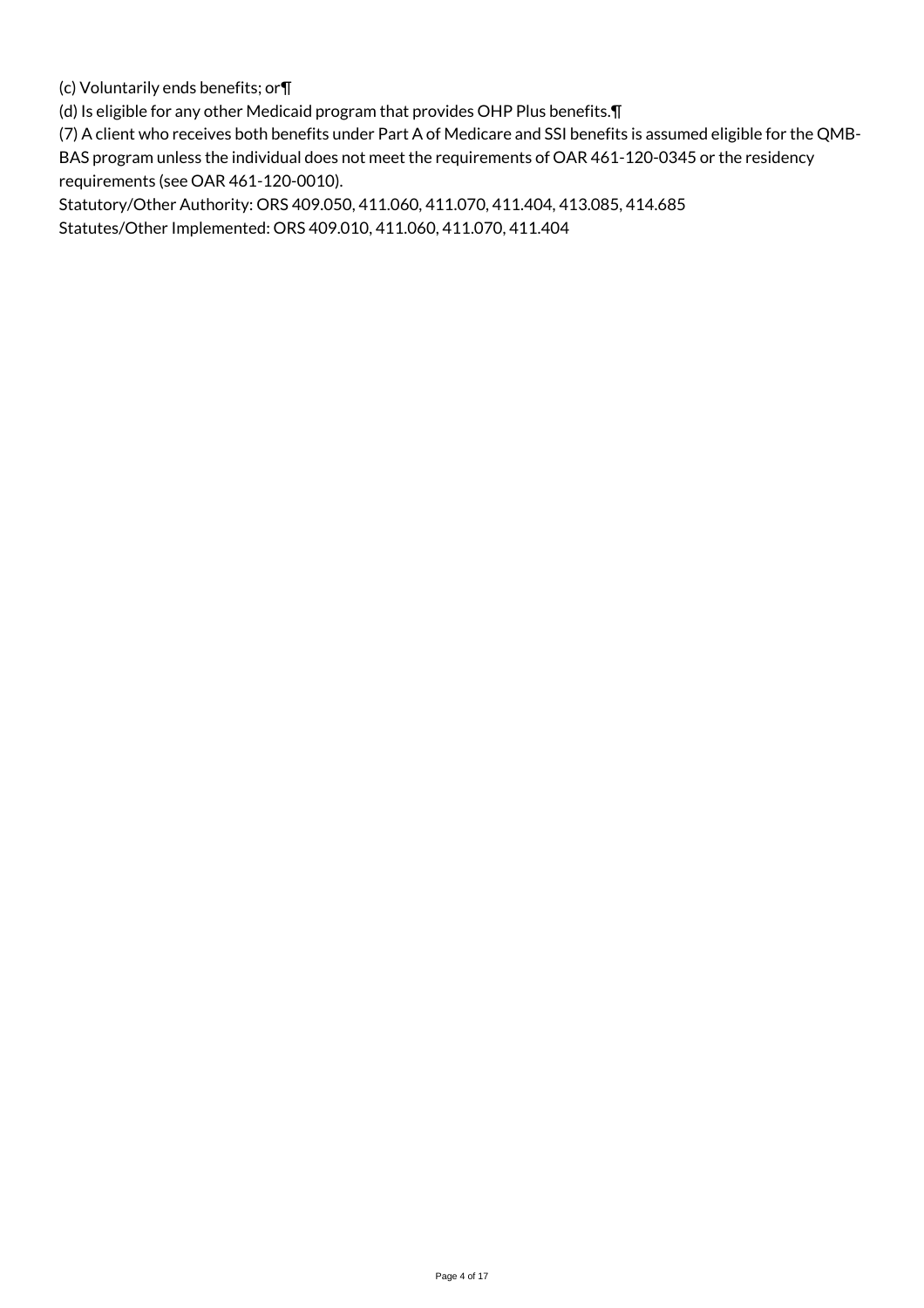# AMEND: 461-135-0780

#### NOTICE FILED DATE: 10/30/2019

RULE SUMMARY: OAR 461-135-0780 about eligibility for Pickle Amendment clients in the OSIPM program is being amended to adjust these standards to reflect the annual federal cost of living adjustments that happen every January. These amendments keep Oregon in line with current federal standards for Department Medicaid programs and changes in the cost of living.

CHANGES TO RULE:

461-135-0780 Pickle Amendment Clients; OSIPM ¶

#### In the OSIPM program:¶

(1) The countable (see OAR 461-001-0000) SSB income of an individual is determined according to sections (2) to (4) of this rule if the individual meets all of the following requirements:¶

(a) Is receiving Social Security Benefits (SSB);¶

(b) Was eligible for and receiving SSI or state supplements but became ineligible for those payments after April 1977; and¶

(c) Would be eligible for SSI or state supplement if the SSB COLA increases paid under section 215(i) of the Social Security Act, after the last month the individual was both eligible for and received SSI or a supplement and was entitled to SSB, were deducted from current SSB.¶

(2) The SSB amount received by the individual when the individual became ineligible for SSI or OSIP is used as the individual's countable SSB income, for the purposes of the Pickle Amendment. If the spouse (see OAR 461-001- 0000) of the individual also had Social Security benefits at the time the individual lost SSI benefits, SSB amount at that time of the spouse is considered the countable income of the spouse. If the amount cannot be determined using the information provided by the SSA, it is calculated in accordance with section (3) of this rule.¶ (3) The Department determines the month in which the individual was entitled to SSB and received SSI in the same month. The Department uses the table in section (4) of this rule to find the percentage that applies to that month. The Department multiplies the present amount of the SSB of the individual by the applicable percentage. If the spouse of the individual also had SSB at the time the individual lost SSI benefits, the Department adjusts the SSB of the spouse using the same multiplier that was used for the individual's calculation under this section. This amount, rounded down to the next lower whole dollar, is the individual's countable SSB income.¶ (4) The following guide contains the calculations used to determine the SSB for prior years (the Department uses this table only if the prior year's amount using information provided by SSA): [see attached table] Statutory/Other Authority: ORS 409.050, 411.060, 411.070, 411.083, 411.404, 413.085, 414.685 Statutes/Other Implemented: ORS 409.010, 411.060, 411.070, 411.083, 411.404, 411.704, 413.085, 414.685, 42 CFR 435.135

RULE ATTACHMENTS DO NOT SHOW CHANGES. PLEASE CONTACT AGENCY REGARDING CHANGES.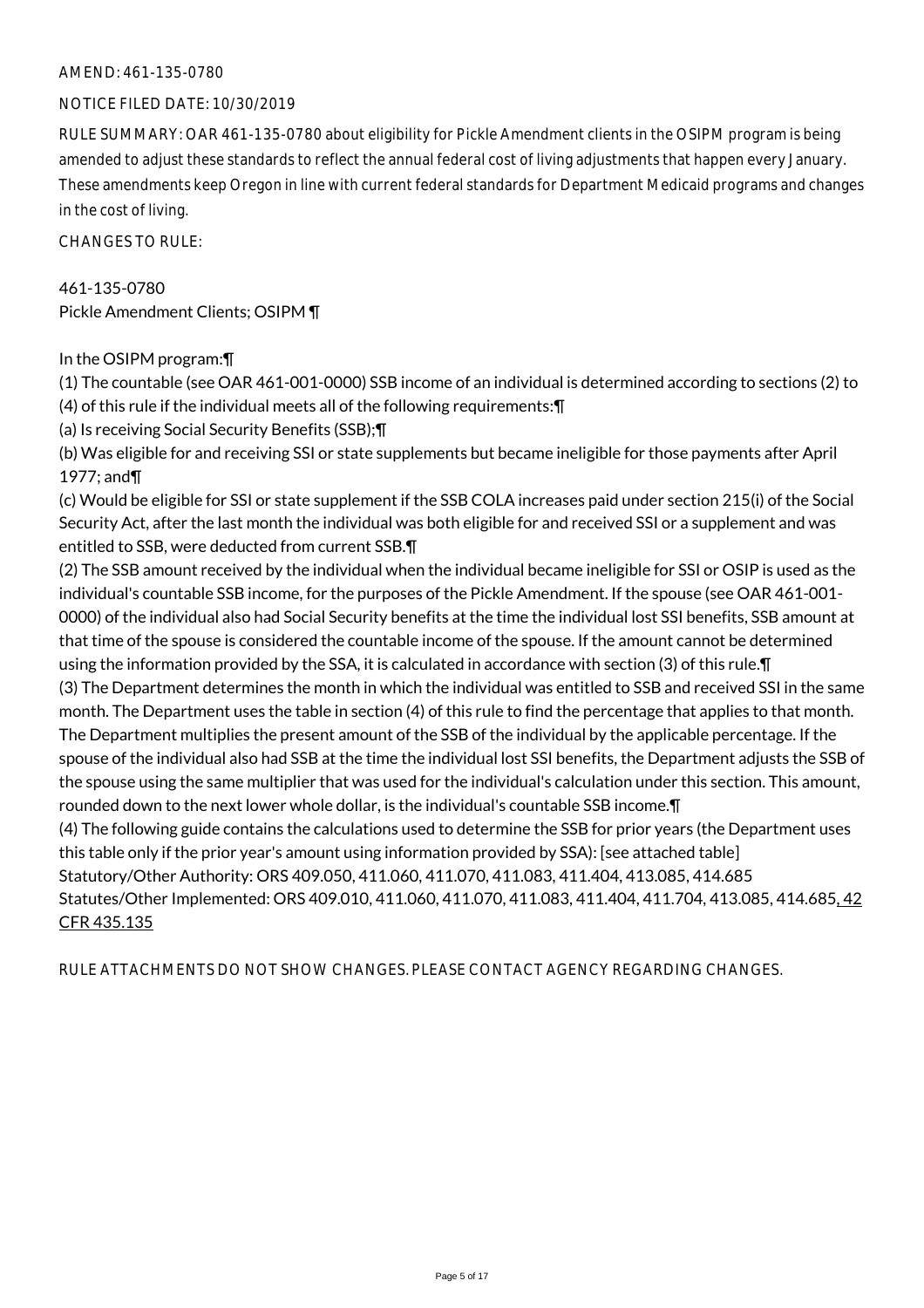| .388 |
|------|
| .362 |
| .325 |
| .285 |
| .259 |
| .243 |
| .230 |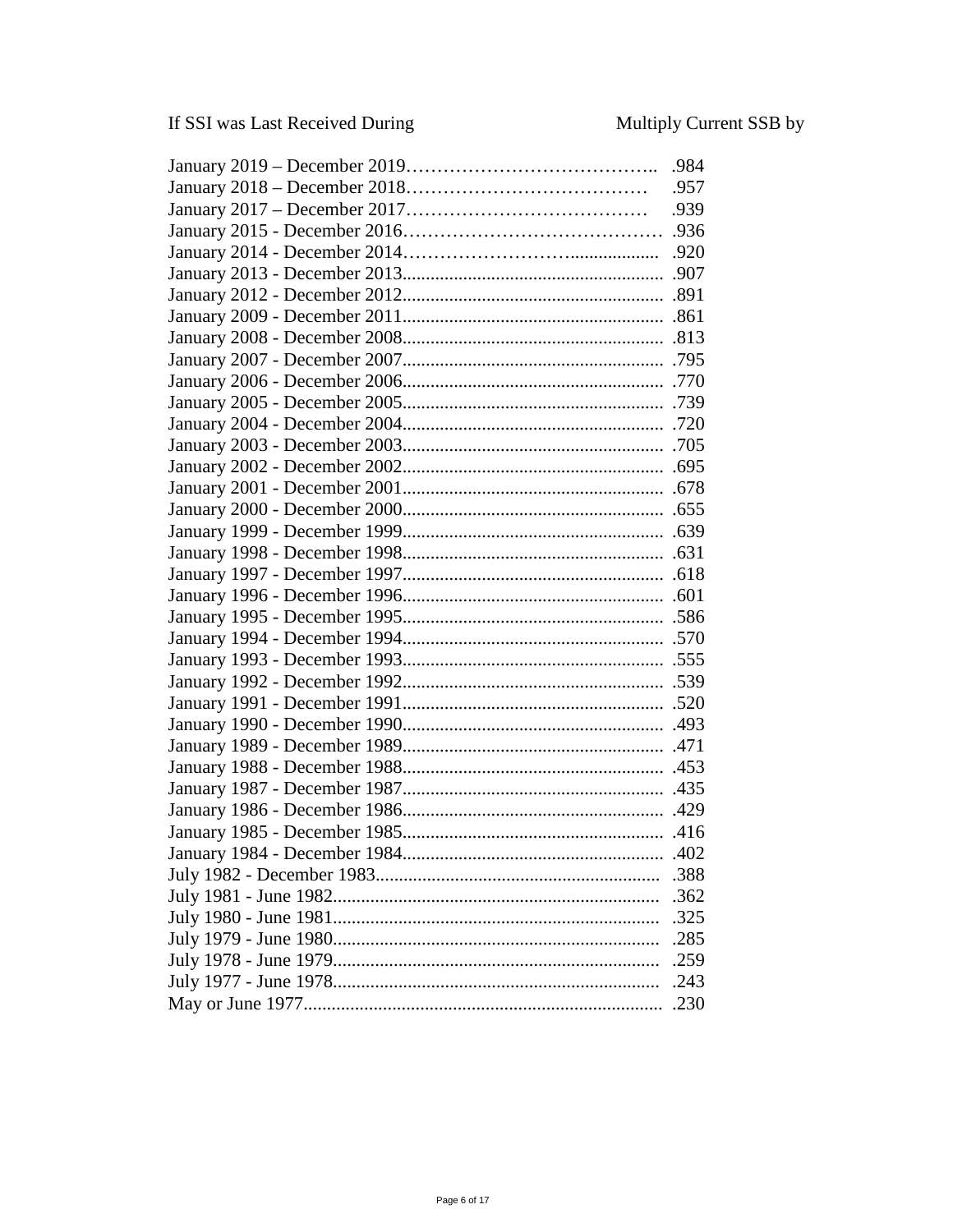# AMEND: 461-145-0220

# NOTICE FILED DATE: 10/30/2019

RULE SUMMARY: OAR 461-145-0220 about treatment of the home is being amended to adjust these standards to reflect the annual federal cost of living adjustments that happen every January. These amendments keep Oregon in line with current federal standards for Department Medicaid programs and changes in the cost of living.

CHANGES TO RULE:

461-145-0220 Home ¶

(1) Home defined: A home is the place where the filing group (see OAR 461-110-0310) lives. A home may be a house, boat, trailer, mobile home, or other habitation. A home also includes the following:¶

(a) Land on which the home is built and contiguous property.¶

(A) In all programs except the OSIP, OSIPM, QMB, and SNAP programs, property must meet all the following criteria to be considered contiguous property:¶

(i) It must not be separated from the land on which the home is built by land owned by people outside the financial group (see OAR 461-110-0530).¶

(ii) It must not be separated by a public right-of-way, such as a road.¶

(iii) It must be property that cannot be sold separately from the home.¶

(B) In the OSIP, OSIPM, QMB, and SNAP programs, contiguous property is property not separated from the land on which the home is built by land owned by people outside the financial group.¶

(b) Other dwellings on the land surrounding the home that cannot be sold separately from the home.¶

(2) Exclusion of home and other property:¶

(a) For an individual who has an initial month (see OAR 461-001-0000) of long-term care on or after January 1, 2006:¶

(A) For purposes of this subsection, "child" means a biological or adoptive child who is:¶

(i) Under age 21; or¶

(ii) Any age and meets the Social Security Administration criteria for blindness or disability.¶

(B) The equity value (see OAR 461-001-0000) of a home is excluded if the requirements of at least one of the following subparagraphs are met:¶

(i) The child (see paragraph (A) of this subsection) of the individual occupies the home.¶

(ii) The spouse (see OAR 461-001-0000) of the individual occupies the home.¶

(iii) The equity in the home is \$5825,000 or less, and the requirements of at least one of the following subsubparagraphs are met:¶

(I) The individual occupies the home.¶

(II) The home equity is excluded under OAR 461-145-0250.¶

(III) The home is listed for sale per OAR 461-145-0420.¶

(iv) Notwithstanding OAR 461-120-0330, the equity in the home is more than \$5895,000 and the individual is unable legally to convert the equity value in the home to cash.¶

(b) For all other filing groups, the value of a home is excluded when the home is occupied by any member of the filing group.¶

(c) In the SNAP program, the value of land is excluded while the group is building or planning to build their home on it, except that if the group owns (or is buying) the home they live in and has separate land they intend to build on, only the home in which they live is excluded, and the land they intend to build on is treated as real property in accordance with OAR 461-145-0420.¶

(3) Exclusion during temporary absence: If the value of a home is excluded under section (2) of this rule, the value of this home remains excluded in each of the following situations:¶

(a) In all programs except the OSIP, OSIPM, and QMB-DW programs, during the temporary absence of all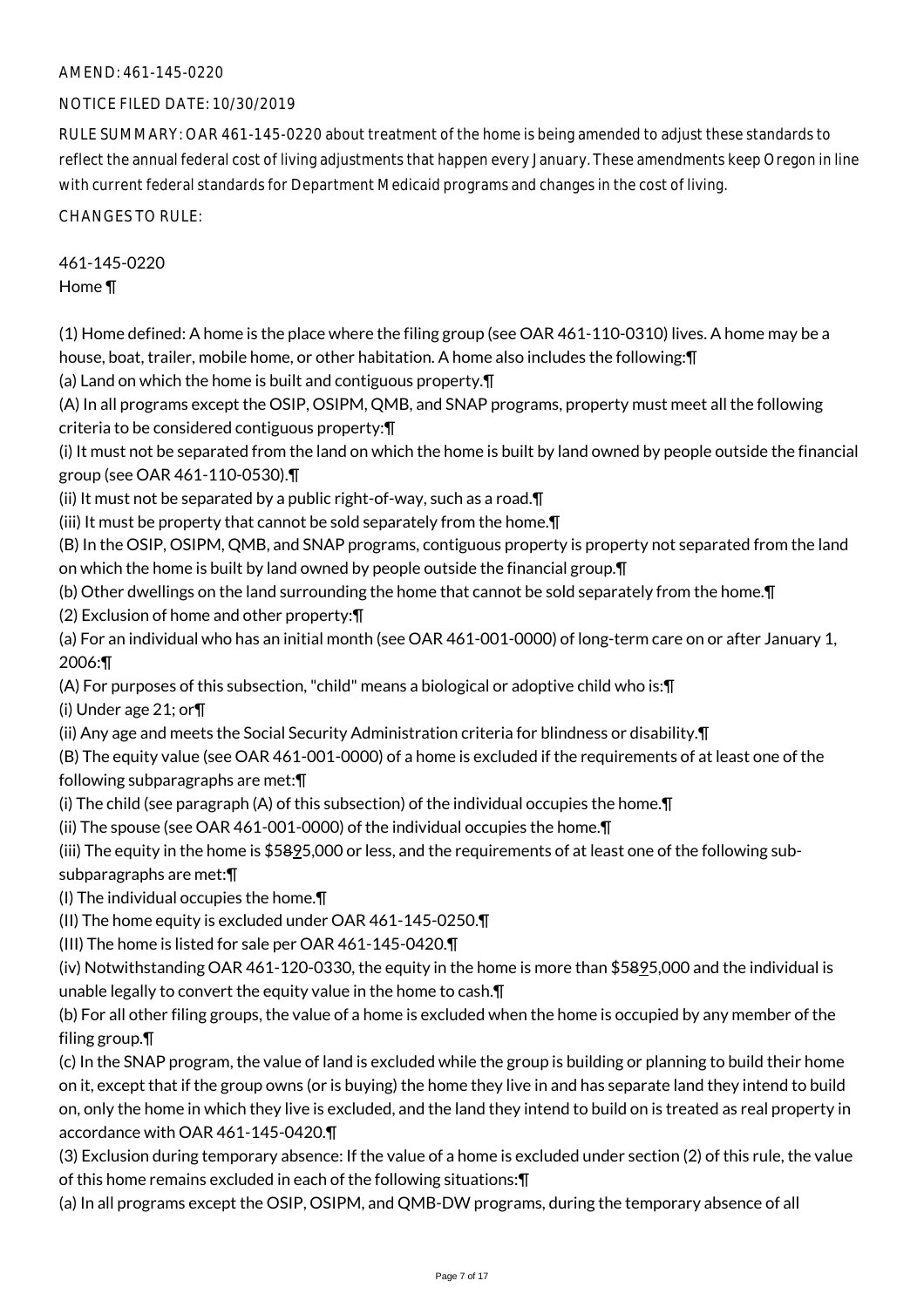members of the filing group from the property, if the absence is due to illness or uninhabitability (from casualty or natural disaster), and the filing group intends to return home.¶

(b) In the OSIP, OSIPM, and QMB-DW programs, when the individual is absent to receive care in a medical institution, if one of the following is true:¶

(A) The absent individual has provided evidence that the individual will return to the home. The evidence must reflect the subjective intent of the individual, regardless of the individual's medical condition. A written statement from a competent individual is sufficient to prove the intent.¶

(B) The home remains occupied by the individual's spouse, child, or a relative dependent on the individual for support. The child must be less than 21 years of age or, if over the age of 21, blind or an individual with a disability as defined by SSA criteria.¶

(c) In the REF, REFM, and TANF programs, when all members of the filing group are absent because:¶

(A) The members are employed in seasonal employment and intend to return to the home when the employment ends; or¶

(B) The members are searching for employment, and the search requires the members to relocate away from their home. If all members of the filing group are absent for this reason, the home may be excluded for up to six months from the date the last member of the filing group leaves the home to search for employment. After the six months, if a member of the filing group does not return, the home is no longer excluded.¶

(d) In the SNAP program, when the financial group is absent because of employment or training for future employment.

Statutory/Other Authority: ORS 409.050, 410.070, 411.060, 411.070, 411.404, 411.816, 412.049, 413.085, 414.685

Statutes/Other Implemented: ORS 409.010, 409.050, 410.010, 410.020, 410.070, 410.080, 411.060, 411.070, 411.404, 411.816, 412.049, 413.085, 414.685, 414.839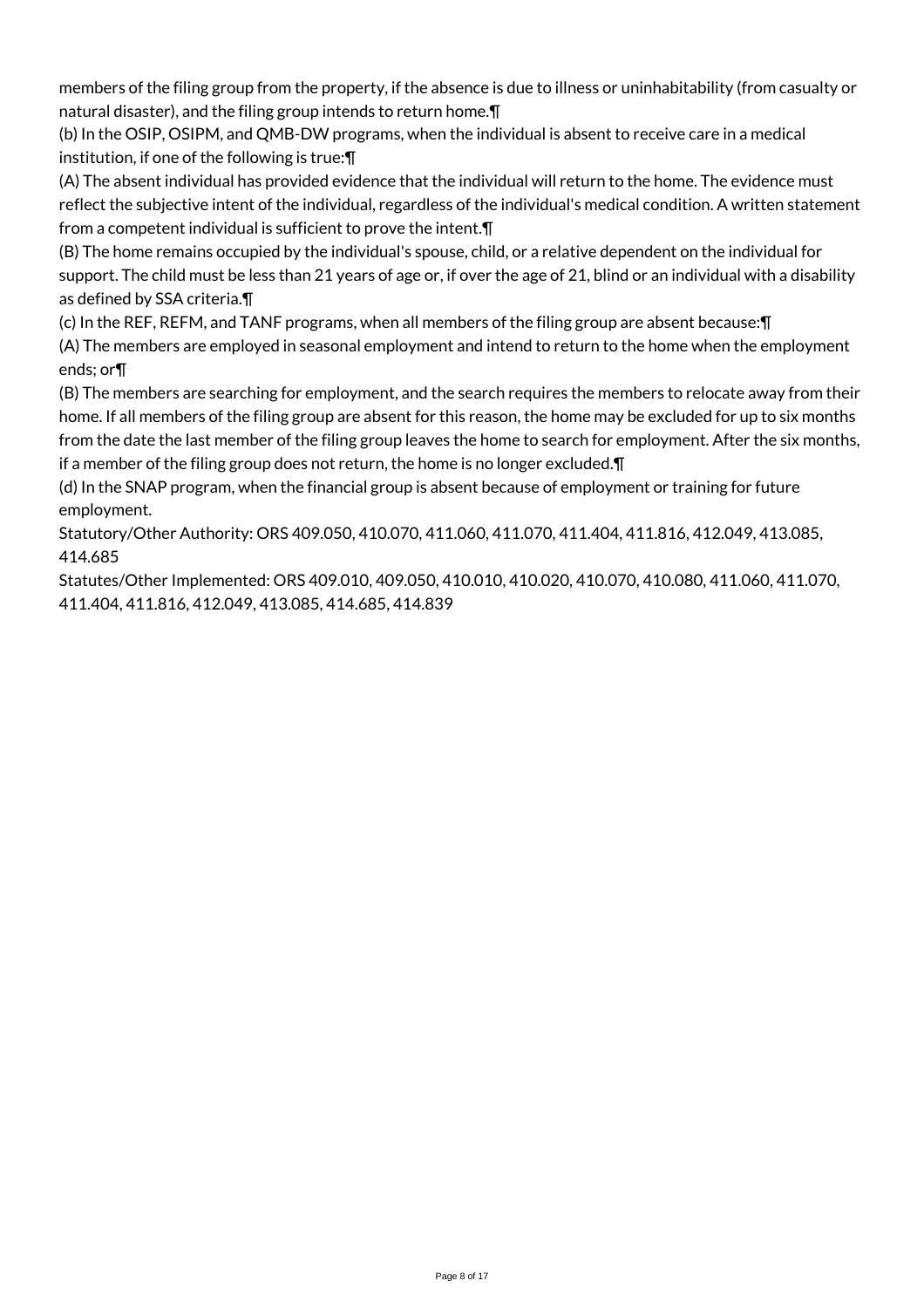# AMEND: 461-155-0250

#### NOTICE FILED DATE: 10/30/2019

RULE SUMMARY: OAR 461-155-0250 about the income and payment standard for OSIPM is being amended to adjust these standards to reflect the annual federal cost of living adjustments that happen every January. These amendments keep Oregon in line with current federal standards for Department Medicaid programs and changes in the cost of living.

CHANGES TO RULE:

# 461-155-0250

Income and Payment Standard; OSIPM ¶

# In the OSIPM program:¶

(1) An individual who is assumed eligible per OAR 461-135-0010 is presumed to meet the income limits for the OSIPM program.¶

(2) An individual meeting the requirements of OAR 461-135-0745 or OAR 461-135-0750, who is not assumed eligible and does not meet the income standards set out in sections (3) or (5) of this rule, must have countable (see OAR 461-001-0000) income that is equal to or less than 300 percent of the full SSI standard for a single individual or have established a qualifying trust as specified in OAR 461-145-0540(10)(c).¶

(3) An individual, other than one identified in sections (1), (2), (5), or (6) of this rule, must have adjusted income (see OAR 461-001-0000) below the standard in this section. [see attached table]¶

(4) In the OSIPM (except OSIPM-EPD) program, an individual receiving Medicaid services in a nursing facility or an ICF-ID is allowed the following amounts for clothing and personal incidentals:¶

(a) For an individual who receives a VA pension based on unreimbursed medical expenses (UME), \$90 is allowed.¶ (b) For all other individuals,  $$634.101$  is allowed.  $\P$ 

(c) For an individual identified in subsection (b) of this section with countable income (including any SSI) that is less than \$634.101, the payment standard is equal to the difference between the individual's countable income (including any SSI) and \$634.101. For the purposes of this subsection, countable income includes income that would otherwise be countable for an individual who is assumed eligible under OAR 461-135-0010.¶

(5) In the OSIPM-EPD program, an individual must have adjusted earned income equal to or below 250 percent of the federal poverty level for a family of one.¶

(6) An individual who meets the requirements of OAR 461-135-0755, is not assumed eligible, and does not meet the income standard set out in section (3) of this rule, must have adjusted income equal to or below 150 percent of the federal poverty level for a family of one.

Statutory/Other Authority: ORS 411.060, ORS 409.050, 411.070, 411.404, 411.704, 411.706, 413.085, 414.685 Statutes/Other Implemented: ORS 411.060, ORS 409.010, 411.070, 411.404, 411.704, 411.706

RULE ATTACHMENTS DO NOT SHOW CHANGES. PLEASE CONTACT AGENCY REGARDING CHANGES.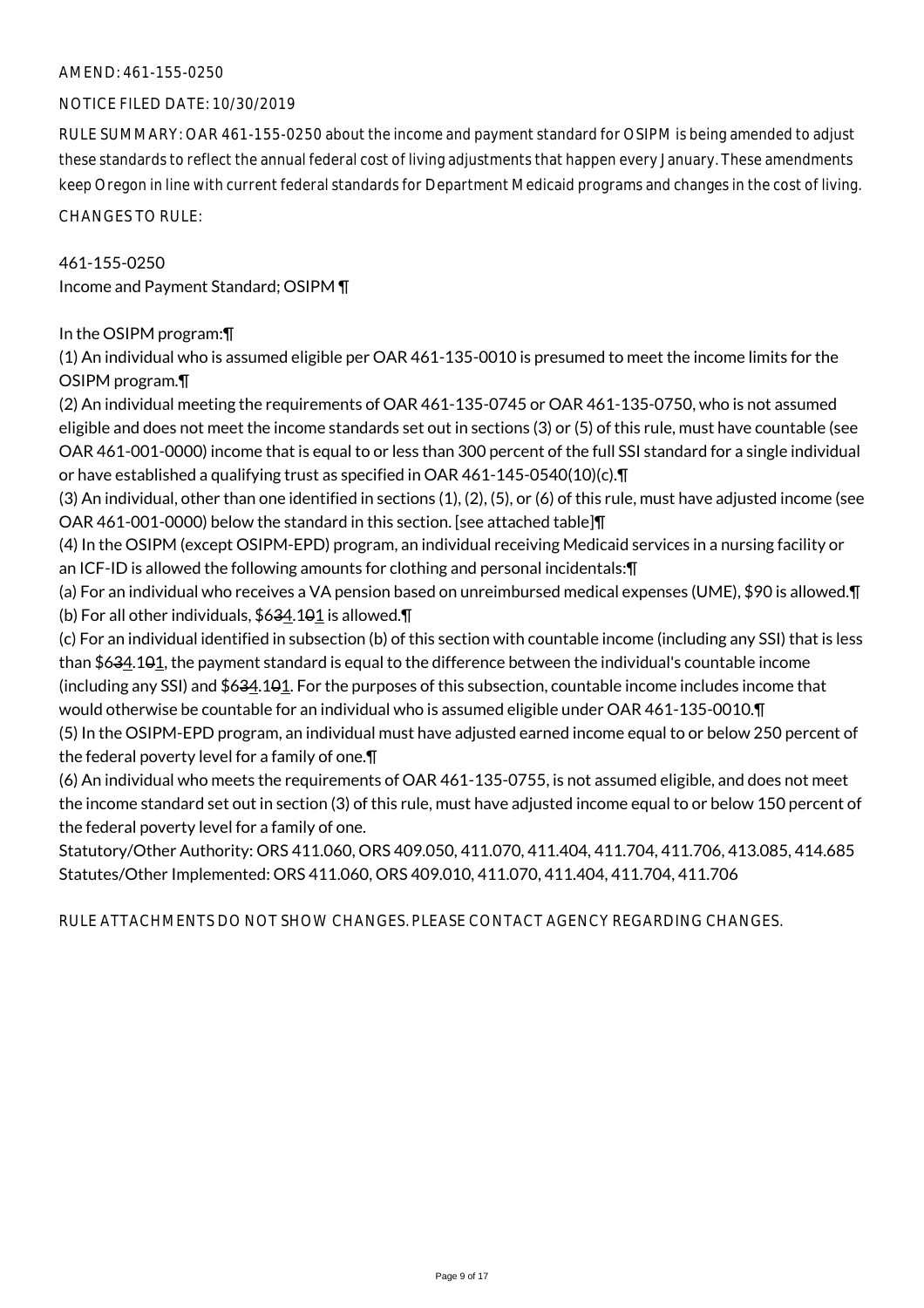| <b>OSIPM</b>                     |        |          |  |
|----------------------------------|--------|----------|--|
| <b>Adjusted Income Standards</b> |        |          |  |
| Number in Need<br>Group          | One    | Two      |  |
| AB/AD/OAA                        | 783.00 | 1,175.00 |  |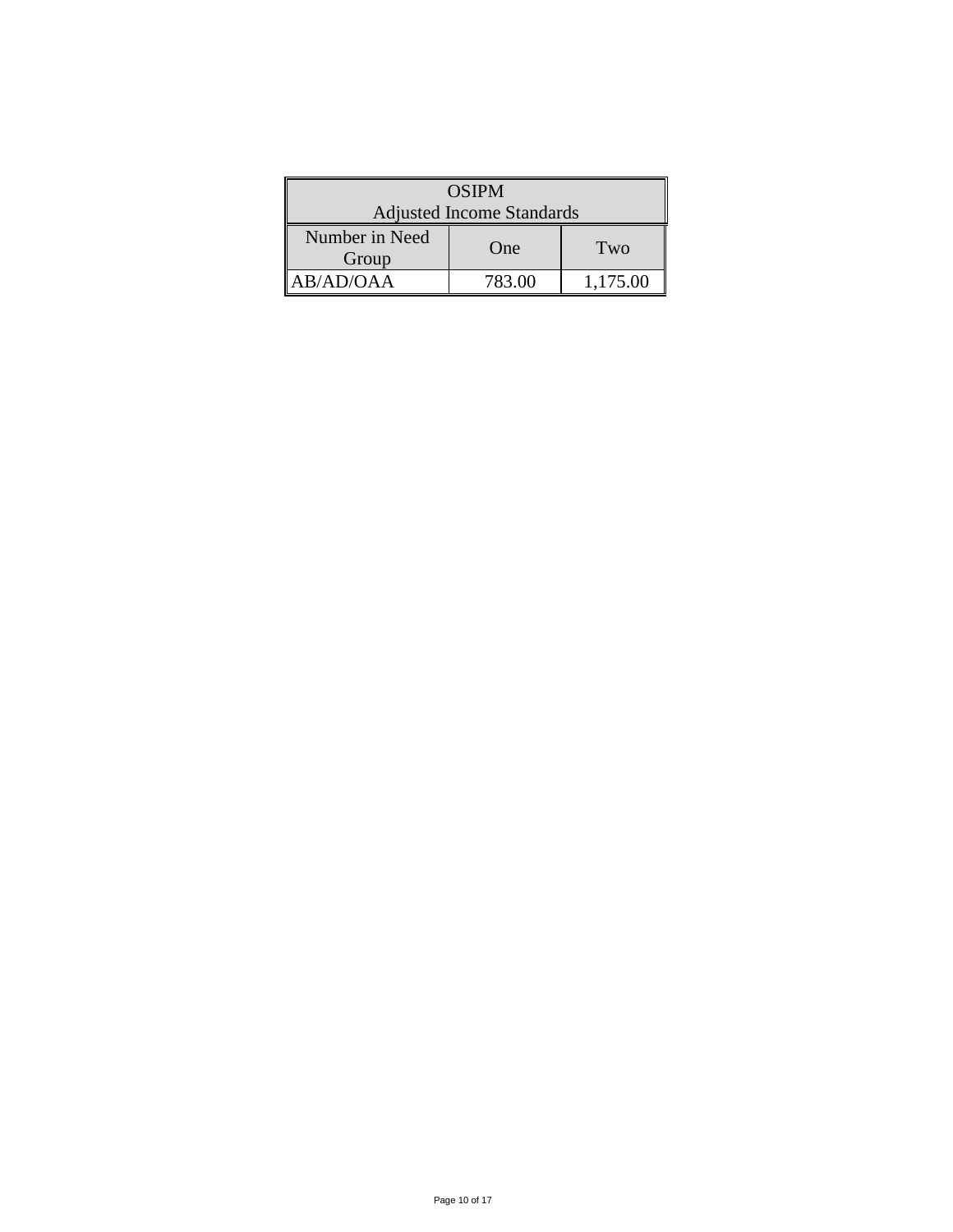# AMEND: 461-155-0270

#### NOTICE FILED DATE: 10/30/2019

RULE SUMMARY: OAR 461-155-0270 about room and board standards for OSIPM is being amended to adjust these standards to reflect the annual federal cost of living adjustments that happen every January. These amendments keep Oregon in line with current federal standards for Department Medicaid programs and changes in the cost of living. CHANGES TO RULE:

461-155-0270 Room and Board Standard; OSIPM ¶

For an OSIPM program client in a community based care (see OAR 461-001-0000) facility, the room and board standard is \$599608.00. A client residing in a community based care facility must pay room and board. Statutory/Other Authority: ORS 411.060, 411.070, 411.704, 411.706, ORS 409.050, 411.404, 413.085, 414.685 Statutes/Other Implemented: ORS 411.060, 411.070, 411.704, 411.706, ORS 409.010, 411.404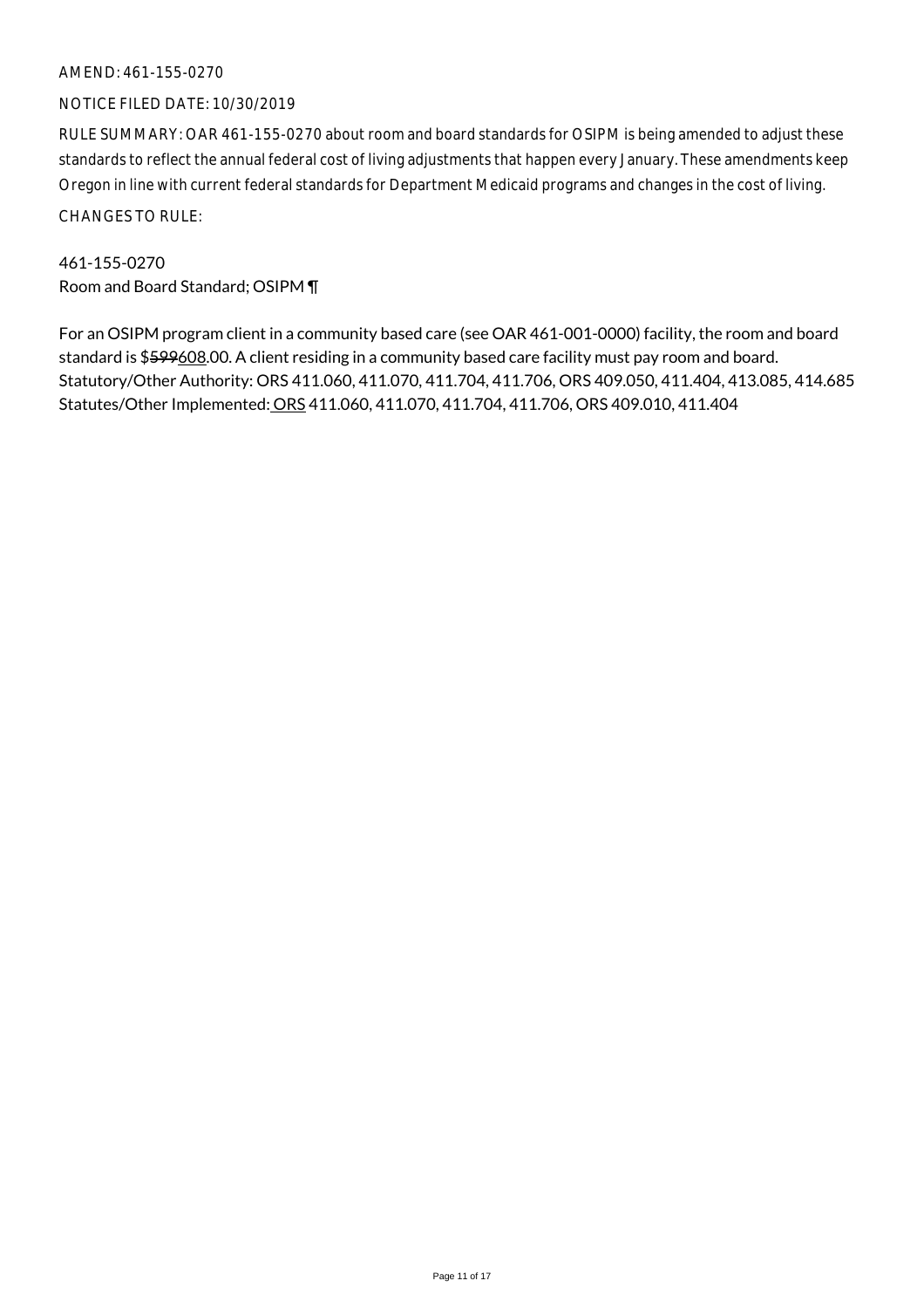### AMEND: 461-155-0700

# NOTICE FILED DATE: 10/31/2019

RULE SUMMARY: OAR 461-155-0700 about special need and personal incidentals and room and board allowances in the OSIPM program is being amended to allow the Department to pay room and board without personal incidentals for individuals whose SSI is suspended due to incarceration in a public institution and are now being released into a community based care setting. The amendment will allow the payment to be made while the individual works to reinstate SSI or until SSI is denied. The changes are being made as the Department does not currently have a rule that allows this payment for OSIPM-LTC individuals, which has caused a service equity gap. This payment will also allow individuals to avoid nursing facility placement due to a lack of income.

#### CHANGES TO RULE:

#### 461-155-0700

Special Need; Personal Incidentals and Room and Board Allowances; OSIPM ¶

#### In the OSIPM program:¶

(1) In the following circumstances, personal incidentals and room and board allowances may be paid for an individual to reside in a community based care facility (see OAR 461-155-0630) to avoid placement in a nursing facility or leave a nursing facility or an acute care hospital, when an individual meets the requirements of one of the following subsections:¶

(a) Is determined to be eligible based on a disability determination made by the Department (see OAR 461-125- 0370).¶

(A) To receive this payment, the individual must pursue SSI by making application with the Social Security Administration (SSA) and appealing denials until SSA makes a final administrative decision. If SSI is denied at the final SSA administrative level, the individual is no longer eligible for this payment.¶

(B) The payment is the difference between the countable (see OAR 461-001-0000) income of the individual and the OSIPM program adjusted income standard (see OAR 461-155-0250).¶

(b) Is leaving a nursing facility and limited to a maximum SSI payment of \$30 or to a maximum Veterans benefit payment of \$90. The payment is the difference between the countable income of the individual and the OSIPM program adjusted income standard (see OAR 461-155-0250).¶

(c) Is a qualified non-citizen under OAR 461-120-0125 who is not eligible for SSI due to not meeting the requirements to become a naturalized citizen within the SSI time limit.¶

(A) The individual must pursue naturalization.¶

(B) The payment is the difference between the countable income of the individual and the OSIPM adjusted income standard (see OAR 461-155-0250).¶

(d) Does not have sufficient income to divert to the community spouse (see OAR 461-001-0030) due to the difference between the personal needs allowance related to a nursing facility placement and the personal needs allowance and room and board related to a community based care facility placement. The allowance is issued only when the individual or community spouse requests or chooses a nursing facility placement rather than a community based care facility placement because the community spouse needs the resulting higher diversion amount to meet his or her monthly expenses.¶

(A) For all individuals, the allowance is the difference between the amount of the individual's income that would be available to divert to the community spouse under a nursing facility placement and the amount of the individual's income available under the community based care facility placement, using the liability calculation as outlined in OAR 461-160-0620.¶

(B) For an individual whose income is less than the adjusted OSIPM program standard, the allowance is the amount calculated under paragraph (A) of this subsection plus the difference between the OSIPM program adjusted income standard and the individual's countable income.¶

(2) Room and board allowance (see OAR 461-155-0270), without personal incidentals, may be paid for an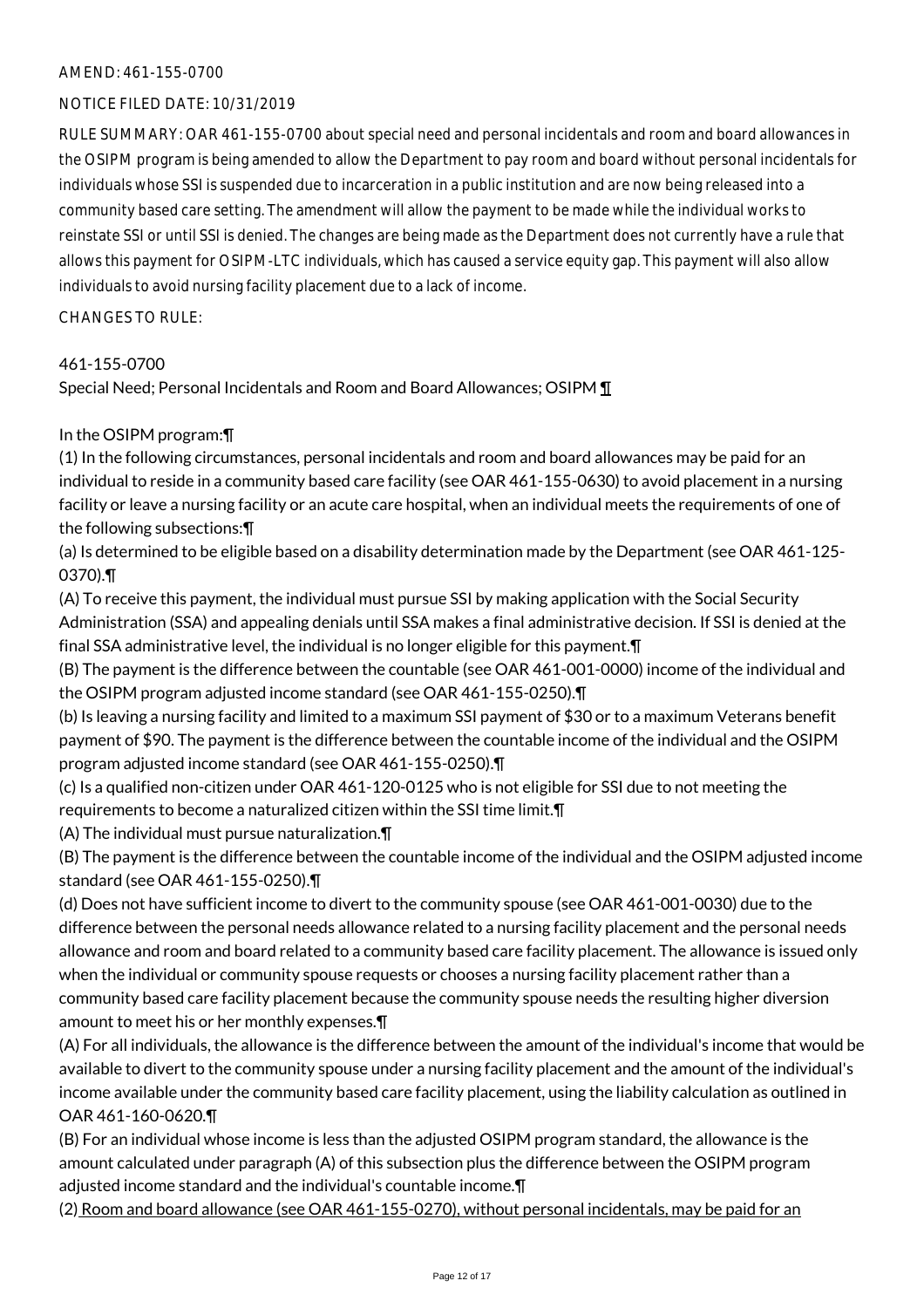individual to reside in a community based care facility (see OAR 461-155-0630) to avoid placement in a nursing facility, when an individual is leaving a public institution (see OAR 461-135-0950) and the individual's SSI is suspended, subject to the following provisions:¶

(a) The individual's SSI must have been suspended due to placement in a public institution.¶

(b) The individual must pursue reinstatement of SSI, and verification must be provided to the Department.¶ (c) The payment is the difference between the countable income of the individual and the OSIPM Room and Board Standard (see OAR 461-155-0270).¶

(d) If SSI is reinstated or reinstatement of SSI is denied, the individual is no longer eligible for this allowance.¶

(3) The payment amount is prorated in the first month for an individual who moves to a community based care facility on any day other than the first day of the month.

Statutory/Other Authority: ORS 411.060, 411.070, 411.704, 411.706

Statutes/Other Implemented: ORS 411.060, 411.070, 411.704, 411.706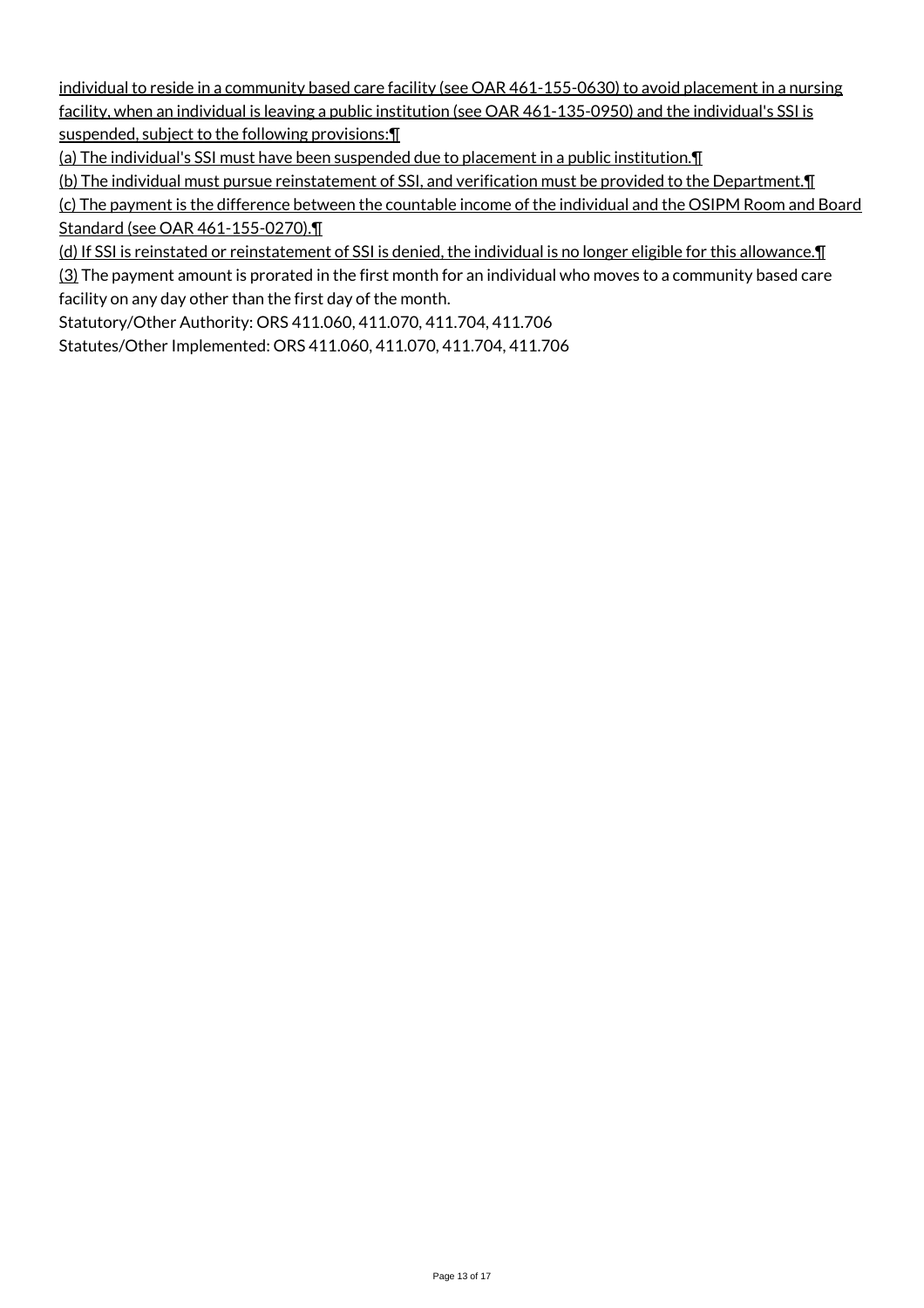# AMEND: 461-160-0580

# NOTICE FILED DATE: 10/30/2019

RULE SUMMARY: OAR 461-160-0580 about excluded resources (community spouse provision) in the OSIPM program is being amended to adjust these standards to reflect the annual federal cost of living adjustments that happen every January. These amendments keep Oregon in line with current federal standards for Department Medicaid programs and changes in the cost of living.

CHANGES TO RULE:

# 461-160-0580

Excluded Resource; Community Spouse Provision (OSIPM except OSIPM-EPD) ¶

In the OSIPM (except OSIPM-EPD) program:¶

(1) This rule applies to an institutionalized spouse (see OAR 461-001-0030) who has applied for benefits because the individual is in or will be in a continuous period of care (see OAR 461-001-0030).¶

(2) Whether a legally married (see OAR 461-001-0000) couple lives together or not, the determination of whether the value of the couple's resources exceeds the eligibility limit for the institutionalized spouse for the OSIPM program is made as follows:¶

(a) The first step is the determination of what the couple's combined countable (see OAR 461-001-0000) resources were at the beginning of the most recent continuous period of care. (The beginning of the continuous period of care is the first month of that continuous period.)¶

(A) Division 461-140 and 461-145 rules applicable to OSIPM describe which of the couple's resources are countable resources, and are applicable to determine whether a community spouse's resources are countable, even if the rule only applies to OSIPM clients.¶

(B) The countable resources of both spouses are combined.¶

(C) At this point in the computation, the couple's combined countable resources are considered available equally to both spouses.¶

(b) The second step is the calculation of one half of what the couple's combined countable resources were at the beginning of the continuous period of care. The community spouse's half of the couple's combined resources is treated as a constant amount when determining eligibility.¶

(c) The third step is the determination of the community spouse's resource allowance. The community spouse's resource allowance is the largest of the four following amounts:¶

(A) The community spouse's half of what the couple's combined countable resources were at the beginning of the continuous period of care, but not more than \$126,428,640.¶

(B) \$25,7284 (the state community-spouse resource allowance).¶

(C) A court-ordered community spouse resource allowance. In this paragraph and paragraph (2)(f)(C) of this rule, the term "court-ordered community spouse resource allowance" means a "court-ordered community spouse resource allowance" that, in relation to the income generated, would raise the community spouse's income to a court-approved monthly maintenance needs allowance. In cases where the client became an institutionalized spouse on or after February 8, 2006, this resource allowance must use all of the client's available income and the community spouse's income to meet the community spouse's monthly maintenance needs allowance before any resources are used to generate interest income to meet the allowance.¶

(D) After considering the income of the community spouse (see OAR 461-001-0030) and the income available from the institutionalized spouse, an amount which, if invested, would raise the community spouse's income to the monthly maintenance needs allowance. The amount described in this paragraph is the amount required to purchase a single premium immediate annuity to make up the shortfall; and the amount described in this paragraph is considered only if the amount described in subparagraph (i) of this paragraph is larger than the amount described in subparagraph (ii); it is the difference between the following:¶

(i) The monthly income allowance computed in accordance with OAR 461-160-0620.¶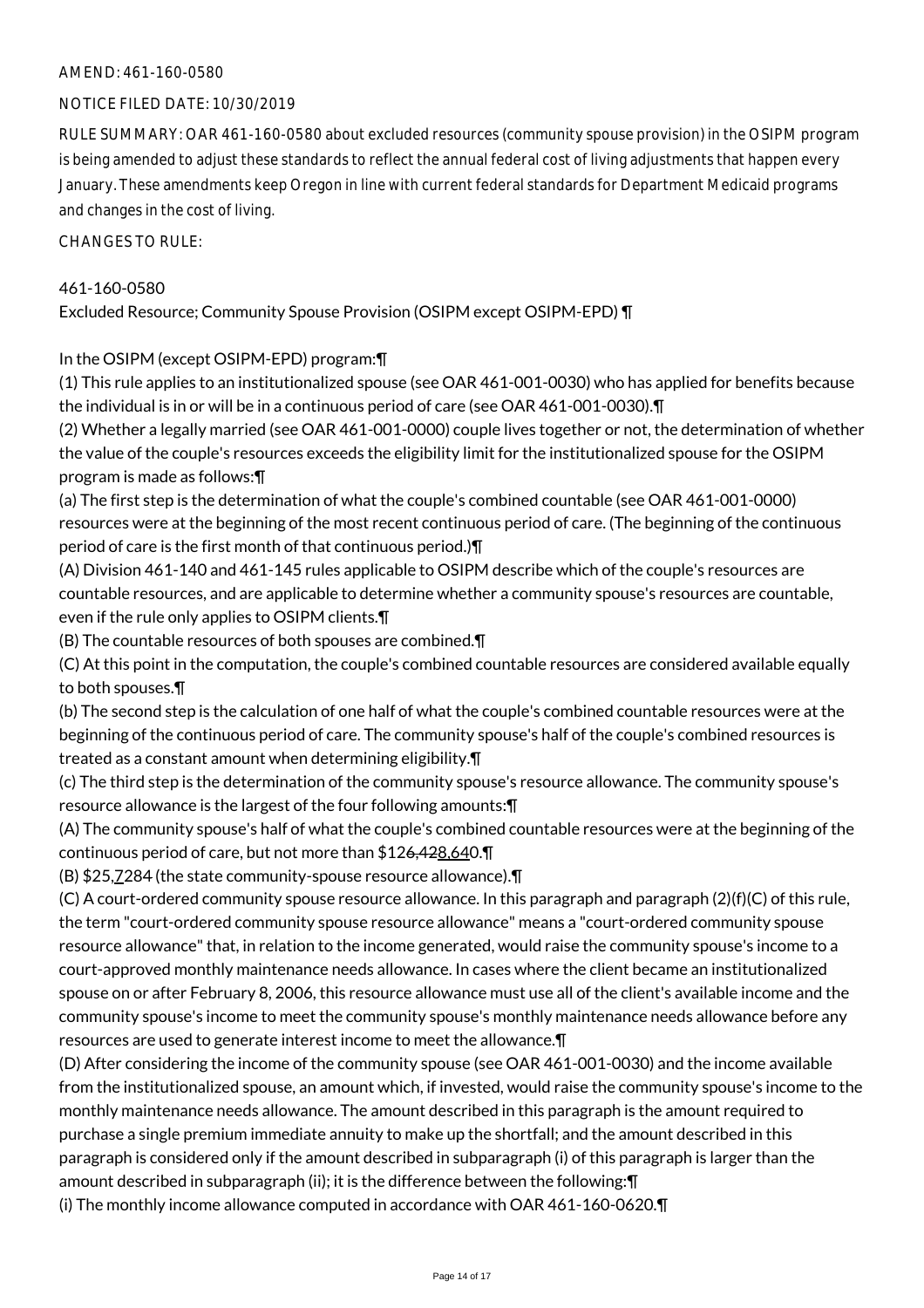(ii) The difference between:¶

(I) The sum of gross countable income of the community spouse and the institutionalized spouse; and  $\P$ 

(II) The applicable need standard under OAR 461-160-0620(3)(c).¶

(d) The fourth step is the determination of what the couple's current combined countable resources are when a resource assessment is requested or the institutionalized spouse applies for OSIPM. The procedure in subsection  $(2)(a)$  (first step) of this rule is used. $\P$ 

(e) The fifth step is the subtraction of the community spouse's resource allowance from the couple's current combined countable resources. The resources remaining are considered available to the institutionalized spouse.¶ (f) The sixth step is a comparison of the value of the remaining resources to the OSIPM resource standard for one person (under OAR 461-160-0015). If the value of the remaining resources is at or below the standard, the institutionalized spouse meets this eligibility requirement. If the value of the remaining resources is above the standard, the institutionalized spouse cannot be eligible until the value of the couple's combined countable resources is reduced to the largest of the four following amounts:¶

(A) The community spouse's half of what the couple's combined countable resources were at the beginning of the continuous period of care (but not more than \$126,428,640) plus the OSIPM resource standard for one person.¶ (B) \$25,7284 (the state community-spouse resource allowance), plus the OSIPM resource standard for one person.¶

(C) A "court-ordered community spouse resource allowance" plus the OSIPM resource standard for one person. (See paragraph  $(2)(c)(C)$  of this rule for a description of the "court-ordered community spouse resource allowance".)¶

(D) The OSIPM resource standard for one person plus the amount described in the remainder of this paragraph. After considering the income of the community spouse and the income available from the institutionalized spouse, add an amount which, if invested, would raise the community spouse's income to the monthly maintenance needs allowance. This amount is the amount required to purchase a single premium immediate annuity to make up the shortfall. Add this amount only if the amount described in subparagraph (i) of this paragraph is larger than the amount described in subparagraph (ii); it is the difference between the following:¶

(i) The monthly income allowance computed in accordance with OAR 461-160-0620.¶

(ii) The difference between:¶

(I) The sum of gross countable income of the community spouse and the institutionalized spouse; and¶

(II) The applicable need standard under OAR 461-160-0620(3)(c).¶

(3) Once eligibility has been established, resources equal to the community spouse's resource allowance (under subsection (2)(c) of this rule) must be transferred to the community spouse if those resources are not already in that spouse's name. The institutionalized spouse must indicate his or her intent to transfer the resources and must complete the transfer to the community spouse within 90 days. This period may be extended for good cause. These resources are excluded during this period. After this period, resources owned by the institutionalized spouse but not transferred out of that spouse's name will be countable and used to determine ongoing eligibility.¶ (4) The provisions of paragraph  $(2)(c)(C)$  of this rule requiring income to be considered first may be waived if the Department determines that the resulting community resource allowance would create an undue hardship on the spouse (see OAR 461-001-0000) of the client.

Statutory/Other Authority: ORS 411.060, 411.070, 411.083, 411.404, 411.706, ORS 411.060, ORS 409.050, 413.085, 414.685

Statutes/Other Implemented: ORS 411.060, 411.070, 411.083, 411.404, 411.706, ORS 409.010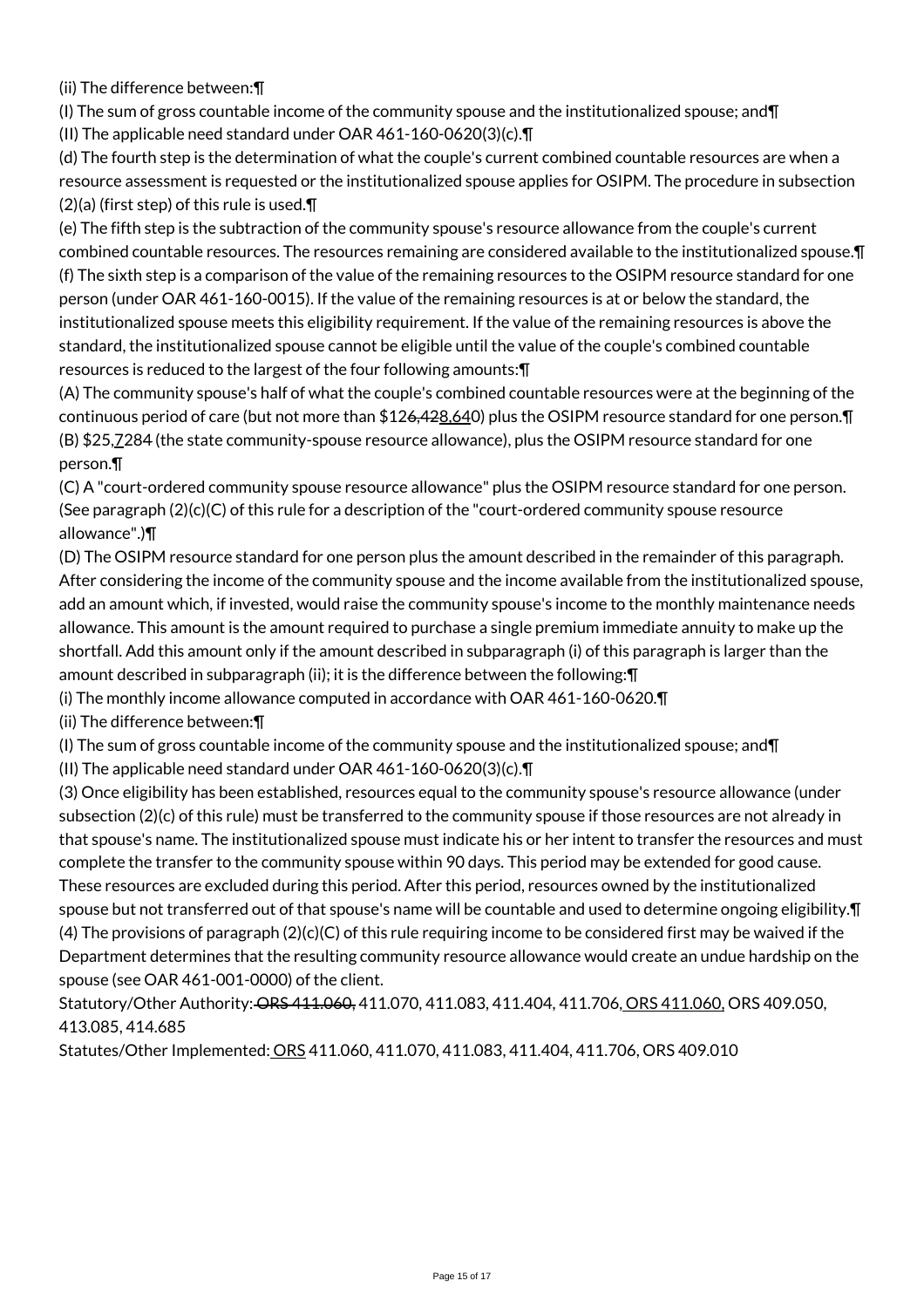# AMEND: 461-160-0620

# NOTICE FILED DATE: 10/30/2019

RULE SUMMARY: OAR 461-160-0620 about income deductions and client liability for Long Term Care Services and Waivered Services is being amended to adjust these standards to reflect the annual federal cost of living adjustments that happen every January. These amendments keep Oregon in line with current federal standards for Department Medicaid programs and changes in the cost of living.

CHANGES TO RULE:

#### 461-160-0620

Income Deductions and Client Liability; Long-Term Care Services or Home and Community-Based Care; OSIPM ¶

# Effective October 1, 2019, iln the OSIPM program: []

(1) Deductions from income are made for an individual residing in or entering a long-term care facility or receiving home and community-based care (see OAR 461-001-0030) as explained in subsections (3)(a) to (3)(h) of this rule.¶

(2) Except as provided otherwise in OAR 461-160-0610, the liability of the individual is determined according to subsection (3)(i) of this rule.¶

- (3) Deductions are made in the following order:¶
- (a) One standard earned income deduction of \$65 is made from the earned income in the OSIPM program.¶
- (b) The deductions under the plan for self-support as allowed by OAR 461-145-0405.¶
- (c) One of the following need standards:¶
- (A) A \$634.101 personal needs allowance for an individual receiving long-term care services.¶

(B) A \$90 personal needs allowance for an individual receiving long-term care services who is eligible for VA benefits based on unreimbursed medical expenses. The \$90 allowance is allowed only when the VA benefit has been reduced to \$90.¶

(C) For an individual who receives home and community-based care:¶

(i) Except as provided in subparagraph (ii) of this paragraph, the OSIPM maintenance standard.¶

(ii) For an individual who receives in-home services, the OSIPM maintenance standard plus \$500.¶

(d) A community spouse (see OAR 461-001-0030) monthly income allowance is deducted from the income of the institutionalized spouse (see OAR 461-001-0030) to the extent that the income is made available to or for the benefit of the community spouse, using the following calculation.¶

(A) Step 1 - Determine the maintenance needs allowance. \$2,113.75 is added to the amount over \$634.13 that is needed to pay monthly shelter expenses for the principal residence of the couple. This sum or \$3,2160.50, whichever is less, is the maintenance needs allowance. For the purpose of this calculation, shelter expenses are the rent or home mortgage payment (principal and interest), taxes, insurance, required maintenance charges for a condominium or cooperative, and the full standard utility allowance for the SNAP program (see OAR 461-160- 0420). If an all-inclusive rate covers items that are not allowable shelter expenses, including meals or housekeeping in an assisted living facility, or the rate includes utilities, to the extent they can be distinguished, these items must be deducted from the all-inclusive rate to determine allowable shelter expenses.¶ (B) Step 2 - Compare maintenance needs allowance with community spouse's countable income. The countable (see OAR 461-001-0000) income of the community spouse is subtracted from the maintenance needs allowance determined in step 1. The difference is the income allowance unless the allowance described in step 3 is greater.¶ (C) Step 3 - If a spousal support order or exceptional circumstances resulting in significant financial distress require a greater income allowance than that calculated in step 2, the greater amount is the allowance.¶ (e) A dependent income allowance as follows:¶

(A) For a case with a community spouse, a deduction is permitted only if the monthly income of the eligible dependent is below \$2,113.75. To determine the income allowance of each eligible dependent:¶ (i) The monthly income of the eligible dependent is deducted from \$2,113.75.¶